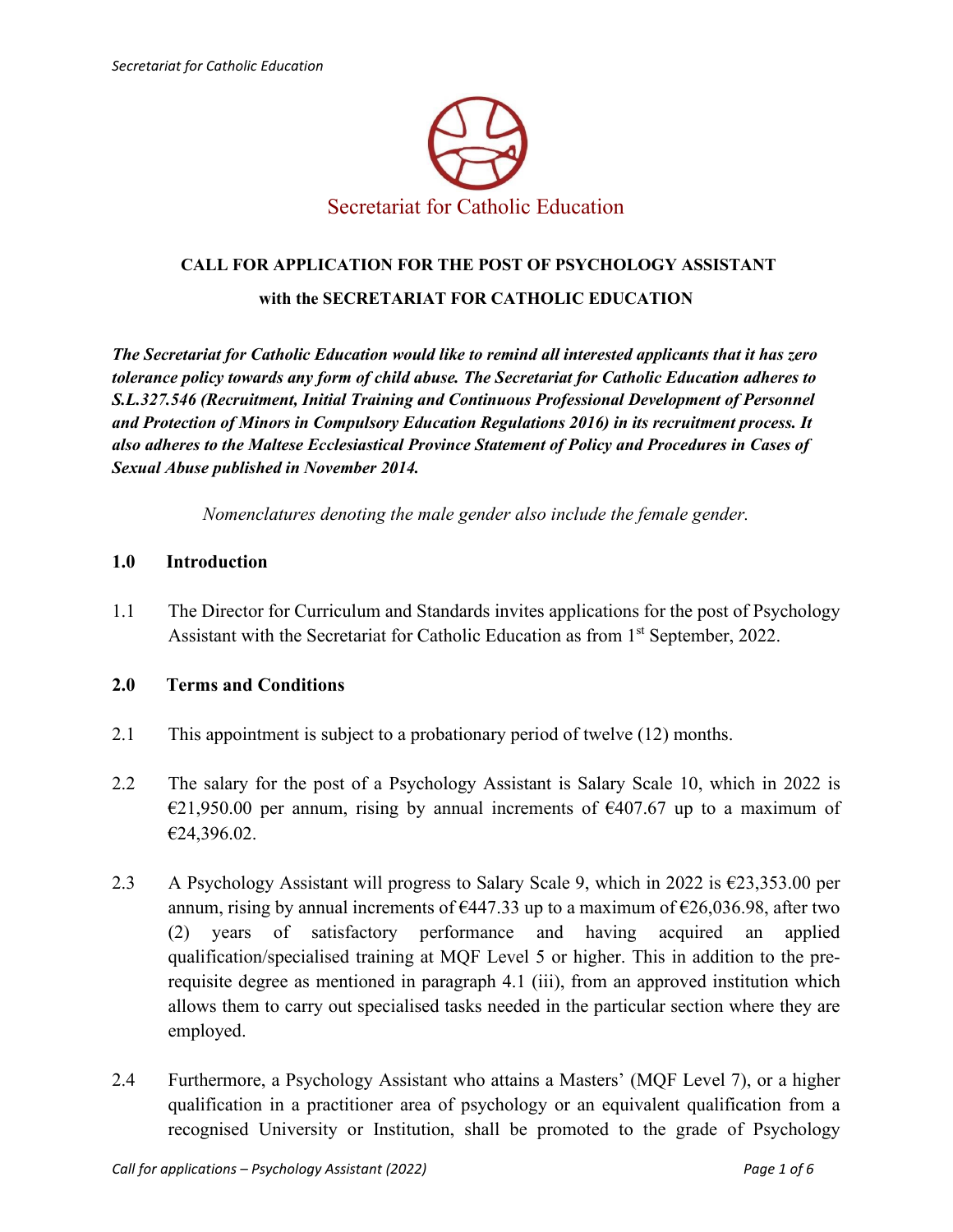Practitioner in Salary Scale 8, which in 2022 is  $\epsilon$ 24,845.00 per annum, rising by annual increments of  $\epsilon$ 486.83 up to a maximum of  $\epsilon$ 27,765.98, on attainment of the mentioned qualification.

- 2.5 A selected candidate will be entitled to a Psychology Class Allowance of  $\epsilon$ 800 per annum. If promoted to Psychology Practitioner (Salary Scale 8), the candidate will be entitled to a Psychology Class Allowance of  $\epsilon$ 2,724 per annum.
- 2.6 The post is on a full-time basis and the selected candidate may be required to work a maximum of six (6) day flexible working week with an average of forty (40 hours) per week distributed over a calendar year that will cover the opening hours during general service hours, according to a work schedule established by the Secretariat for Catholic Education and is subject to the rules and regulations governing the Secretariat for Catholic Education and Church Schools.
- 2.7 The nature of the Psychology Assistant's work requires the application of a flexible working-pattern centred round the needs of the clients.
- 2.8 A Psychology Assistant is expected to follow those induction and training courses as the Secretariat for Catholic Education may deem necessary. This may include training courses to become eligible to apply for a warrant to practice as a psychologist in Malta, when these are during working hours, provided that both the selected candidate and the Secretariat for Catholic Education need to be in agreement.

## **3.0 Duties**

- 3.1 A Psychology Assistant will be required, under supervision, to assist warranted Psychologists in the duties and responsibilities listed below:
	- casework with individual clients as well as group sessions with children and young people, from pre-school to post-secondary level of education;
	- to support children and young people in both mainstream and specialised settings who are experiencing difficulties in their learning and development, thus assisting them to derive the full benefit of Education;
	- work in close collaboration with the psychological services team and other professionals within the Secretariat for Catholic Education, school management teams, and other professionals employed with government entities and also non-governmental agencies, thereby ensuring maximum utilisation of resources for the benefit of the students;
	- offering support to parents and Church schools' staff;
	- providing advice to professions working with children and young people having a range of learning difficulties and emotional and behavioural difficulties;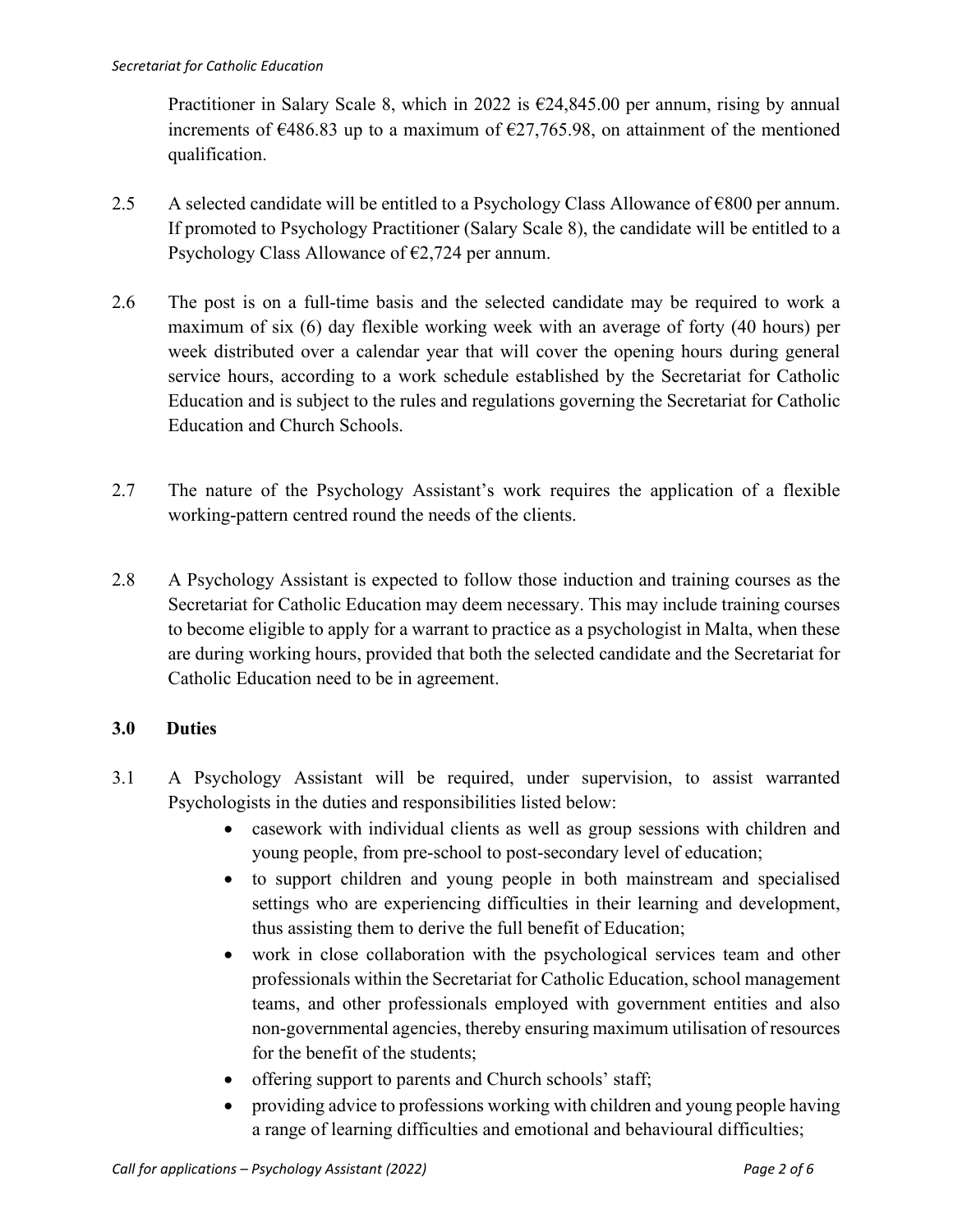- contributing towards the development of the psychological services within the Secretariat for Catholic Education;
- assisting schools in developing in-house pupil-care policies and procedures;
- providing in-service training for a range of practitioners within the Secretariat for Catholic Education and schools;
- collaborating with the Psycho-Social team in order to ensure:
	- o effective outcomes from case conferences and meetings;
	- o a unified multidisciplinary approach to case-management;
	- o seeing to the timely provision of the necessary reports for students in schools, such as those requiring special examination arrangements in connection with the examinations;
- contributing towards the effective implementation of the National Curriculum Framework, so as to ensure the meeting of particular needs and attainment levels of students;
- participating in projects, seminars and conferences leading to on-going professional development of the whole service team;
- ensuring that records and logging systems are well kept regarding all interventions carried out with each student while ensuring confidentiality at all times in accordance with existing policies / legal provisions;
- supporting students in educational settings;
- delivering such work in Church Schools in Malta and Gozo as directed by management;
- being accountable to the psychologists' coordinator, the Service Manager for Student Services and the Director for Curriculum and Standards;
- performing any other duties according to the exigencies of the Secretariat for Catholic Education as directed by the Director for Curriculum and Standards;
- performing any other duties according to the exigencies of the Secretariat for Catholic Education as directed by the Delegate for Catholic Education.
- 3.2 A Psychology Assistant will be expected to use his/her own means of transport for his/her work. S/he will be entitled to the appropriate approved allowance.

#### **4.0 Eligibility requirements**

- 4.1 By the closing time and date of this call for applications, applicants must be:
	- (i) (a) citizens of Malta; **OR**

(b) citizens of other Member States of the European Union who are entitled to equal treatment to Maltese citizens in matters of employment by virtue of EU legislation and treaty provisions dealing with the free movement of workers; **OR**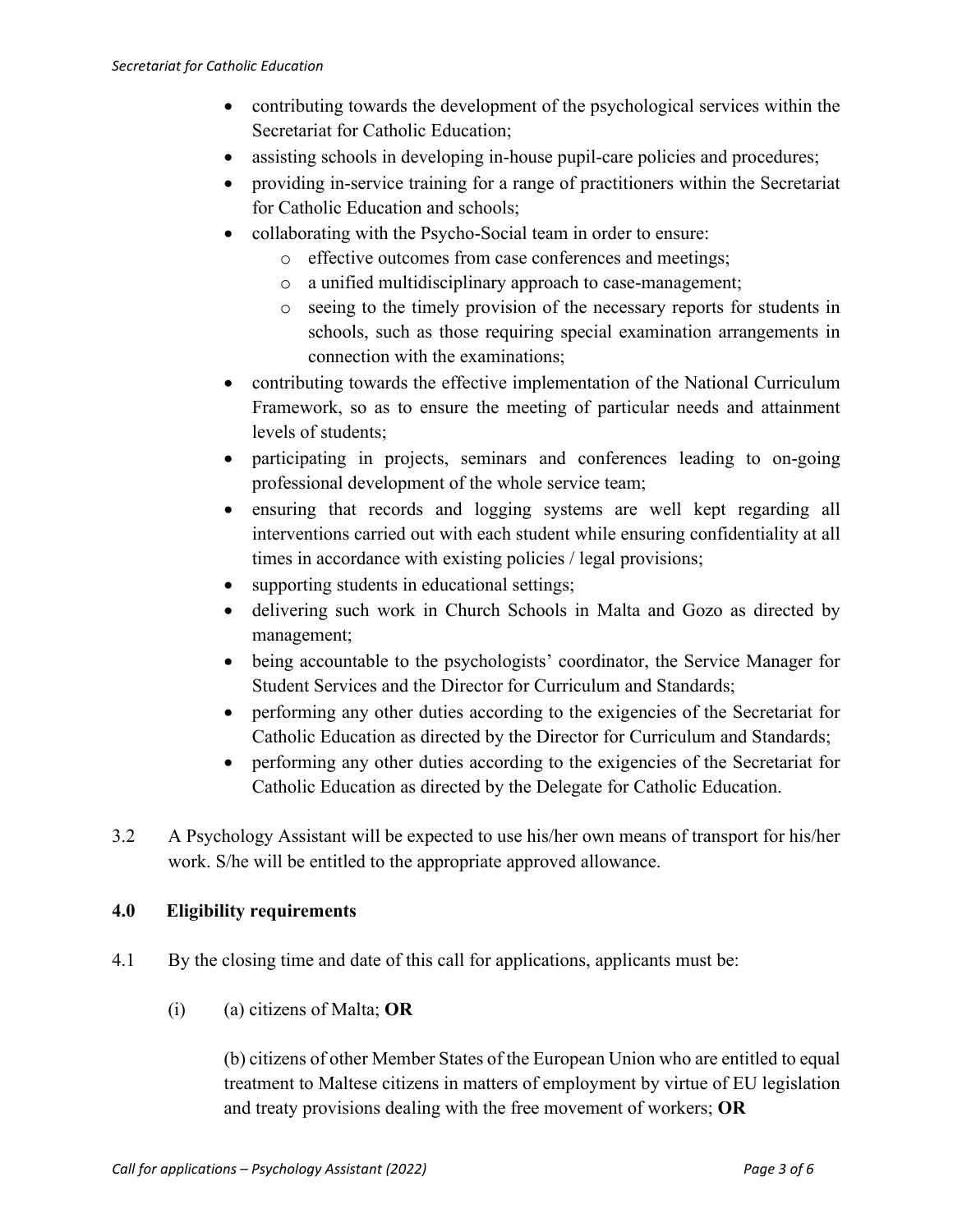(c) citizens of any other country who are entitled to equal treatment to Maltese citizens in matters related to employment by virtue of the application to that country of EU legislation and treaty provisions dealing with the free movement of workers; **OR**

(d) any other persons who are entitled to equal treatment to Maltese citizens in matters related to employment in terms of the law or the above-mentioned EU legislation and treaty provisions, on account of their family relationship with persons mentioned in paragraph (a), (b) or (c); **OR**

(e) third country nationals who have been granted long-term resident status in Malta under regulation 4 of the "Status of Long-Term Residents (Third Country Nationals) Regulations, 2006" or who have been granted a residence permit under regulation 18(3) thereof, together with family members of such third country nationals who have been granted a residence permit under the "Family Reunification Regulations, 2007"; **OR**

(f) in possession of a residence document issued in terms of the "Residence Status of United Kingdom Nationals and their Family Members in Malta in accordance with the Agreement on the Withdrawal of the United Kingdom and Northern Ireland from the European Union and the European Atomic Energy Community Regulations".

The advice of the Citizenship Unit within Community Malta Agency and Expatriates Unit within Identity Malta Agency should be sought as necessary in the interpretation of the above provisions.

The appointment of candidates referred to at (b), (c), (d) and (e) above would necessitate the issue of an employment licence in so far as this is required by the Immigration Act and subsidiary legislation. Jobsplus should be consulted as necessary on this issue.

- (ii) able to communicate in both the Maltese and English languages;
- (iii) in possession of a Degree (Honours) at MQF Level 6 (subject to a minimum of 180 ECTS/ECVET credits, or equivalent, with regards to programmes commencing as from October 2003) in Psychology or a comparable professional qualification from a recognised University or Institution.
- 4.2 Qualifications at a level higher than that specified above will be accepted for eligibility purposes, provided they meet any specified subject requirements. A Master's qualification at MQF Level 7, or equivalent must comprise a minimum of 60 ECTS/ECVET credits with regards to programmes commencing as from October 2008.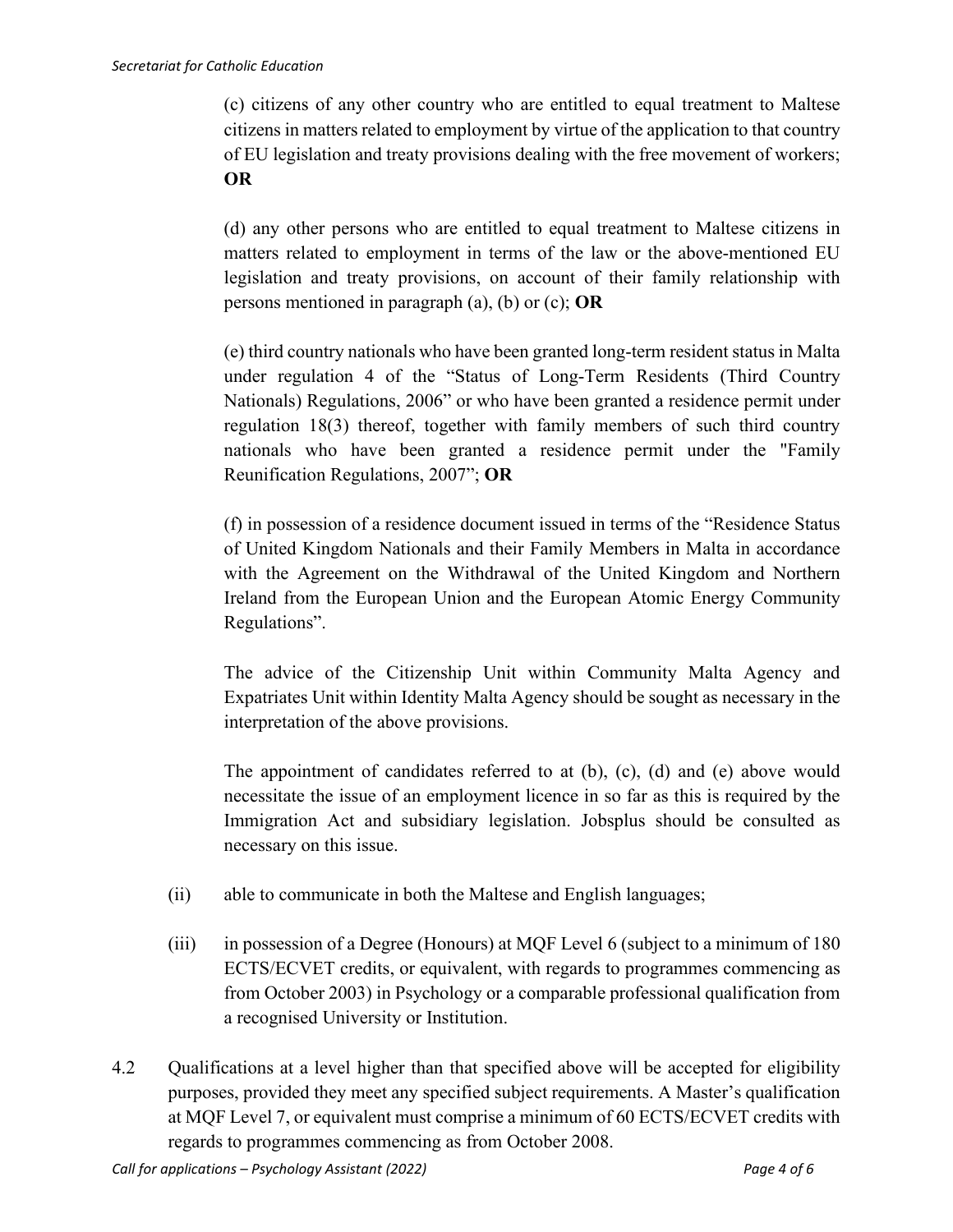Moreover, candidates who have not yet formally obtained any of the above-mentioned qualifications will still be considered, provided that they submit evidence that they have been approved for the award of the qualifications in question, or successfully completed the necessary ECTS/ECVET credits, or equivalent, taken as part of a recognised MQF level program of study, as required in the afore-mentioned eligibility criteria or higher, by the closing time and date of the call for applications.

- 4.3 Applicants must be of conduct which is appropriate to the post applied for. Successful candidates must produce a Certificate of Conduct issued by the Police or other competent authority not earlier than one (1) month from the date of application.
- 4.4 Applicants must be eligible to take up their due appointment, in terms of 4.1 to 4.3 above, not only by the closing time and date of this call for applications but also on the date of appointment.
- 4.5 Prospective applicants should note the requirement to produce MQRIC recognition statements in respect of their qualifications from MQRIC, or other designated authorities as applicable.

### **5.0 Submission of supporting documentations**

- 5.1 Qualifications and experience claimed must be supported by certificates and/or testimonials, copies of which should be attached to the application. Diploma/Degree/Post-Graduate certificates or comparable qualifications must be accompanied by a transcript (Diploma/Certificate supplement) in English, showing the Degree obtained and the final classification.
- 5.2 Original certificates and/or testimonials are to be invariably produced for verification at the interview.

#### **6.0 Selection procedure**

- 6.1 Eligible applicants will be assessed by a Selection Board to determine their suitability for the position.
- 6.2 Due consideration will be given to applicants who, besides the requisites indicated, have the necessary training and/or proven experience in working with children and/or adolescents.
- 6.3 The results will be published on the notice board of the Secretariat for Catholic Education within fifteen (15) working days of the interviews.